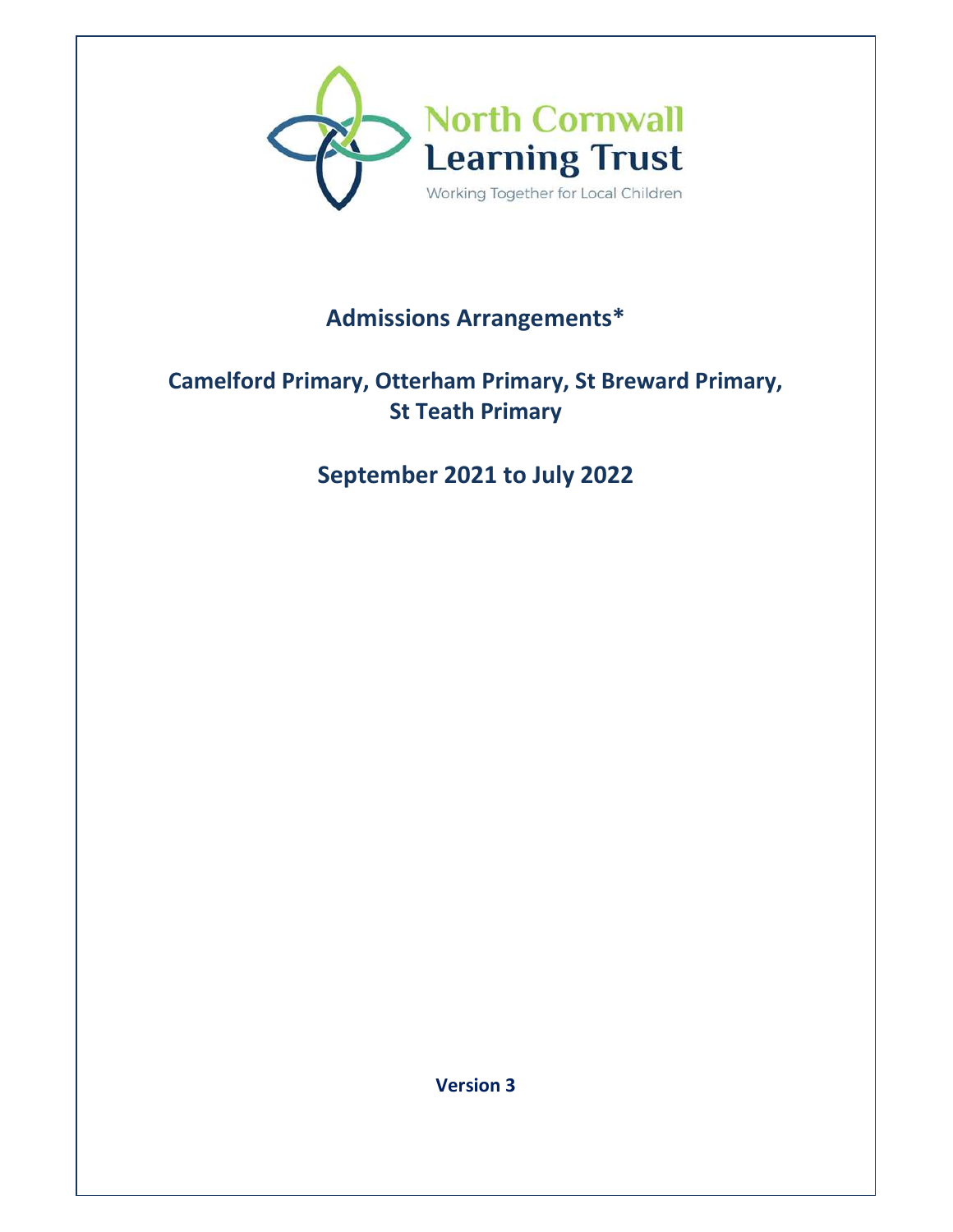### **Admission arrangements 2021/22**

#### **1. Introduction**

The Trustees of North Cornwall Learning Trust are the admitting authority for all member schools in the Trust, including Camelford Primary School, Otterham Primary School, St Breward Primary School and St Teath Primary School.

Each school will participate fully in Cornwall Council's Fair Access Protocol and Cornwall Council's Coordinated Admissions Schemes. Details of these schemes are available on the Council's website (www.cornwall.gov.uk/admissions) or on request from Cornwall Council. Closing dates and other details about the application process will be stated in those schemes.

#### **2. Applying for a place**

All applications for places in reception or during the school year must be made direct to the applicant's home local authority on the appropriate application form. The application form and supporting information will be available on Cornwall Council's website. There is no supplementary information form required by the Local Governing Board of the admitting school.

However, if your child has an Education, Health and Care Plan, you **do not** need to complete an application form as a school place will be identified through a separate process.

#### **3. Allocation of places**

Children with an Education, Health and Care Plan that names the school will be admitted regardless of the number on roll in the year group.

Children in Care who are directed to the school by Cornwall Council (or Secretary of State in the case of academies) will be admitted to the school regardless of the number on roll in the year group.

Please note admission to the specialist provision provided by the Camelford ARB is determined by Cornwall Council not by Camelford School or the NCLT.

The published admission numbers (PAN) are as follows:

| School                             | <b>PAN</b> |
|------------------------------------|------------|
|                                    |            |
| Camelford Primary School,          | 45         |
|                                    |            |
| <b>Otterham Primary School</b>     | 12         |
|                                    |            |
| <b>St Breward Primary School</b>   | 10         |
|                                    |            |
| St Teath Primary School            | 15         |
|                                    |            |
| Total PAN for NCLT primary schools | 82         |
|                                    |            |

Places will be allocated up to this number. In the event that more applications are received than places available, the oversubscription criteria listed later in this document will be used to decide on allocations. If the school is not oversubscribed, all applicants will be admitted.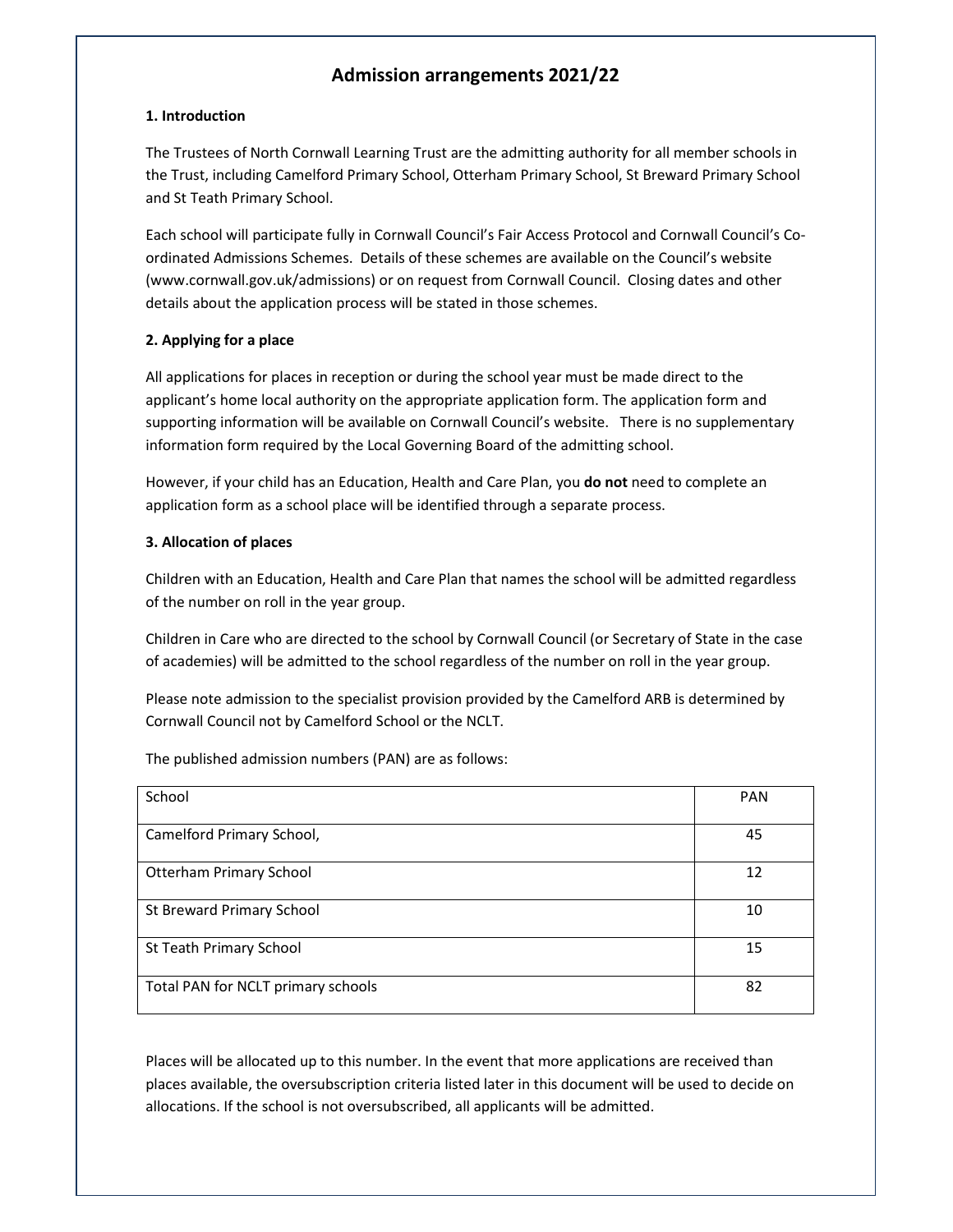#### **4. Deferred entry**

All children are entitled to start school full-time in the September following their fourth birthday. However, parents may choose deferred or part-time entry to the reception year for their child, bearing in mind that by law children have to be in full-time education by the start of the term following their fifth birthday – when they reach 'compulsory school age'. Parents of summer-born children may also seek a place for their child outside their normal age group i.e. entry to reception a year later than normal, for example if the child may naturally have fallen into a lower age group if it were not for being born prematurely. Parents choosing part-time or deferred entry or wishing to delay entry to the reception year must contact the Headteacher.

#### **5. Admission of children outside their normal age group**

Parents may seek a place for their child outside of their normal age group, for example, if the child is gifted and talented or has experienced problems such as ill health. Those wishing to request placement outside the normal age group should contact the Headteacher. Such requests will be considered on a case by case basis and in the best interests of the child concerned. Guidance can also be found at www.cornwall.gov.uk/admissions or on request from the School Admissions Team. Parents who are refused a place at a school for which they have applied have the right of appeal to an independent admission appeal panel. However, they do not have a right of appeal if they have been offered a place and it is not in the year group they would like.

#### **6. Appeals**

Applicants refused a place at the school have the right of appeal. Appeals are heard by an independent appeals panel. Further details and a timeline can be found in the Cornwall Council's Co-ordinated Admissions Scheme. Applicants can only appeal again for a place in the same school within the same academic year if the admission authority for that school has accepted a further application because there has been a significant and material change in the circumstances of the parent or carer, child or school (e.g. a change of address into a school's designated area), but has determined that the new application must also be refused.

#### **7. Waiting lists**

If the school is oversubscribed, a waiting list will be held for the whole of the academic year for all year groups and parents/carers can request that their child is added to this list if they are refused a place. The waiting list will be based on the school's oversubscription criteria and a child's place on a waiting list is subject to change according to additional information received about applications or children being added to the list – so their place on the list might move up or down. **No priority is given to the length of time that a child has been on the list.** Children with an Education, Health and Care Plan and Children in Care or children that were previously in care will take precedence over those on the waiting list. Children admitted under the Fair Access Protocol will also be given priority over children on the waiting list.

#### **8. Oversubscription Criteria (applicable to all schools)**

In the event of there being more applications than places for any year group during the school year, the following oversubscription criteria will be used to prioritise applications, after the admission of children whose Education, Health and Care Plan that names the school: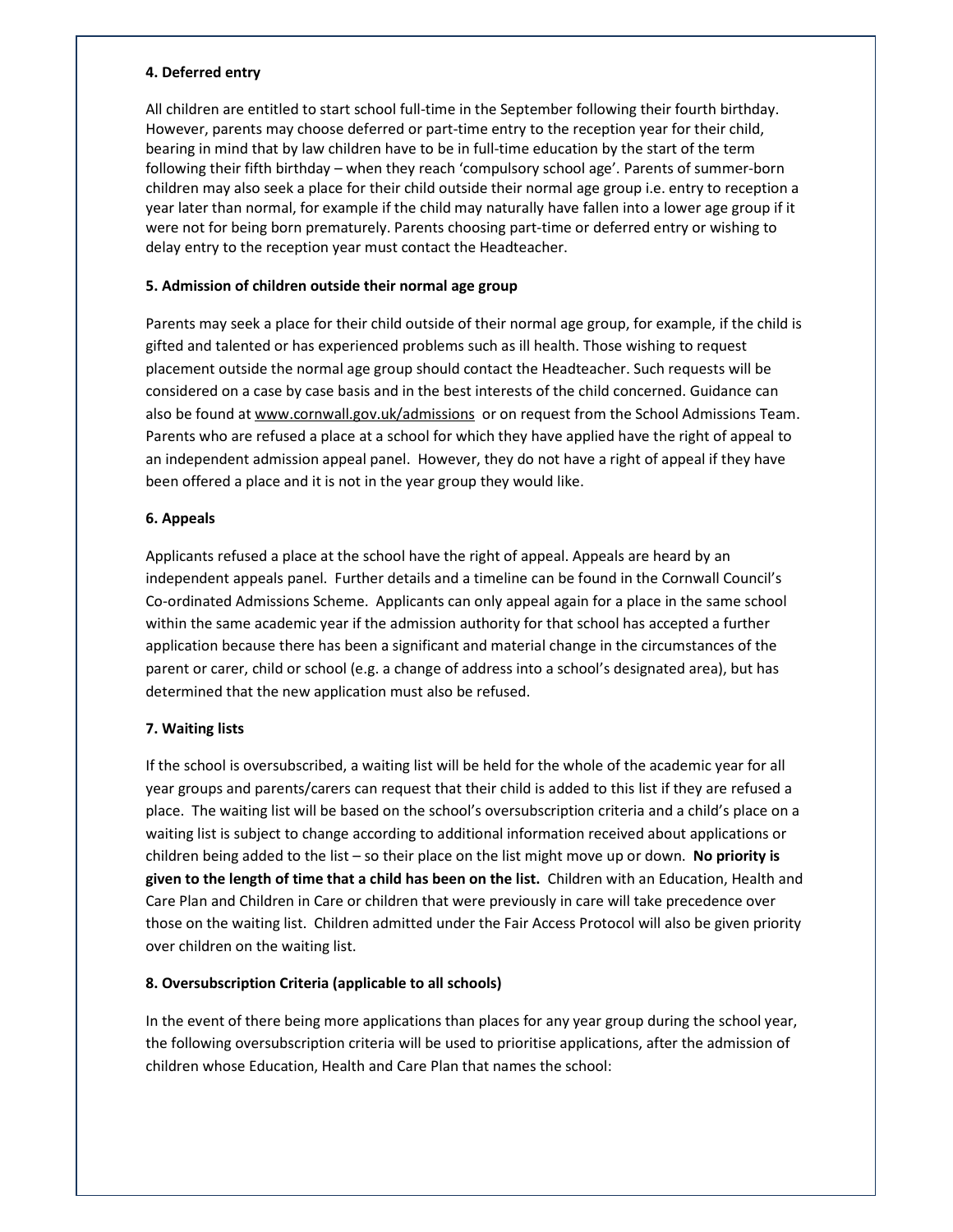1. Children in care and children who were previously in care but immediately after being in care became subject to an Adoption, Child Arrangement, or Special Guardianship Order including those who appear (to the admission authority) to have been in state of care outside England and ceased to be in care as a result of being adopted.

2. Children who live within the designated area of the school, as defined by Cornwall Council, or whose parents/carers can provide evidence that they will be living in the designated area of the school by the date from which admission is required.

If there are more designated area children wanting places than there are places available, criteria 3 to 6 below will be used to decide which of these children should have priority for admission. If there are still places available after all the designated area children have been allocated places, criteria 3 to 6 will be used to decide which of the remaining children should have priority for any spare places.

3. Children with an unequivocal professional recommendation from a doctor, school medical officer, educational psychologist or education welfare officer that non-placement at the school would not be in the best interest of the child. Such recommendations must be made in writing and must give full supporting reasons and will be reviewed by Cornwall Council.

4. Children with siblings who will still be attending the school at the time of their admission.

5. All other children.

Please note that the above oversubscription criteria apply to entry to all year groups at Camelford School, Otterham School, St Breward School and St Teath School.

#### **9. Nursery places at Camelford Primary School and St Breward CP School**

The Governing Body have agreed that the same oversubscription criteria be used, if necessary, to determine admission to nursery class as are used to determine priority for admission to reception.

#### **10. Notes and definitions**

#### **10.1 Children in care**

A 'child in care' may also be referred to as a 'looked after child' and is a child who is (a) in the care of a local authority, (b) being provided with accommodation by a local authority in the exercise of their social services functions (see the definition in Section 22(1) of the Children Act 1989).

A 'child arrangement order' is an order settling the arrangements to be made as to the person with whom the child is to live under Section 8 of the Children Act 1989. Section 14A of the Children Act 1989 defines a 'special guardianship order' as an order appointing one or more individuals to be a child's special guardian (or special guardians).

A child is regarded as having been in state care outside of England if they were in the care of or were accommodated by a public authority, a religious organisation, or any other provider of care whose sole or main purpose is to benefit society (see Section 23ZZA(8) of the Children Act 1989 (inserted by Section 4 of the Children and Social Work Act 2017)).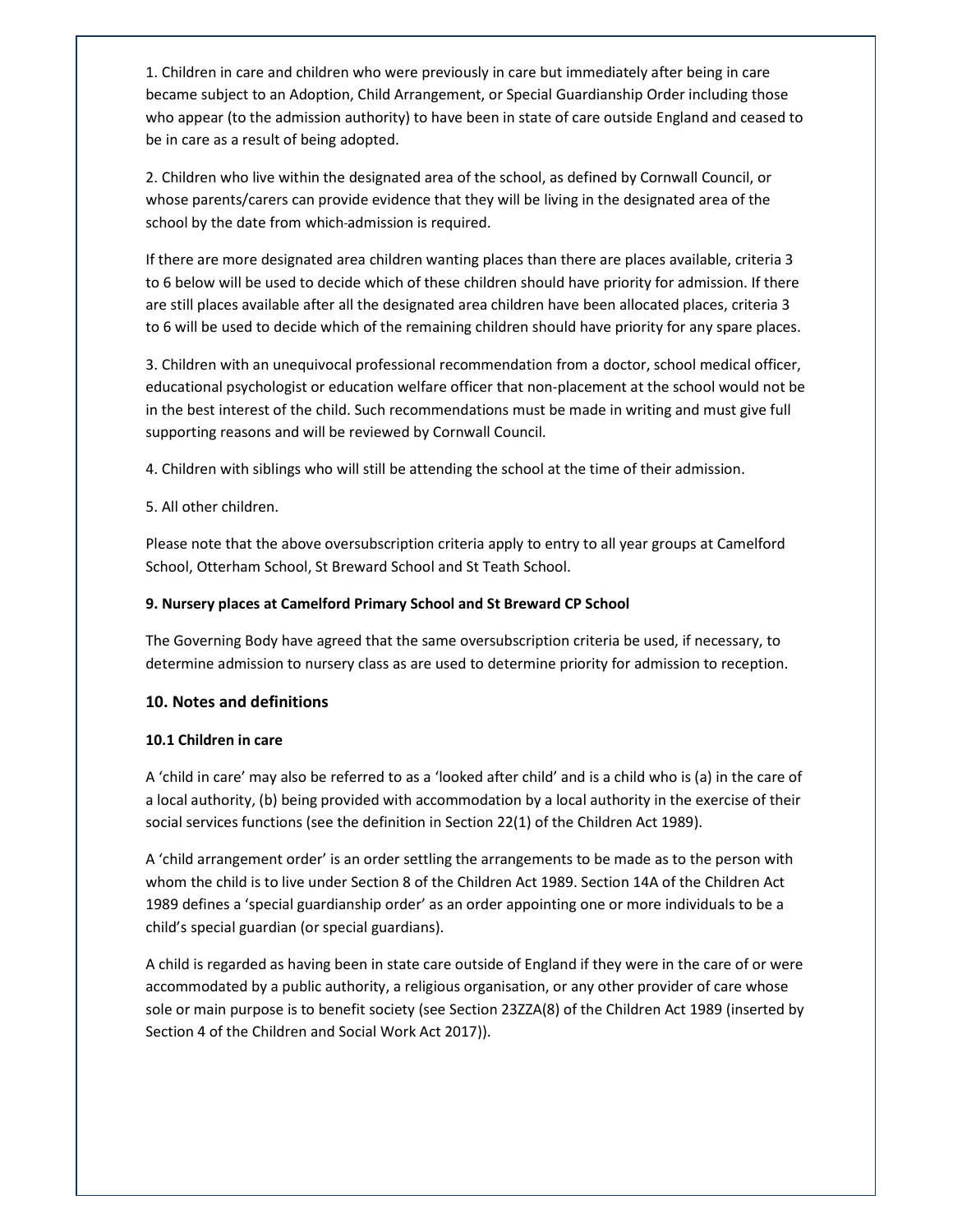#### **10.2 Designated areas**

Cornwall Council has divided the County into geographical areas. Each of these areas is served by a specific primary school, or in some cases, groups of schools. These areas are called 'designated areas' (you may also have heard these areas referred to as 'catchment' areas). The designated area used in the North Cornwall Learning Trust Primary School's oversubscription criteria will be as defined by Cornwall Council. NB: not all schools prioritise on the basis of designated area or use Cornwall Council's defined area, however, entitlement to home to school transport will still be based on these areas. Your designated school will not always be the one nearest to your home address. Maps are available for all designated areas online at: www.cornwall.gov.uk/admissions or by calling the School Admissions Team on 0300 1234 101 or emailing: schooladmissions@cornwall.gov.uk.

If you are planning to move into the designated area of a North Cornwall Learning Trust Primary School, your application for a place for your child will not be given the priority accorded to designated area pupils without firm evidence of your new address and moving date such as a copy of a signed and dated tenancy agreement or confirmation that contracts have been exchanged.

#### **10.3 Primary schools within the designated area for Sir James Smith's Secondary School**

Primary schools whose designated areas are contained within or form part of the designated area of Sir James Smith's School are as follows:

Boscastle; Camelford; Delabole; Otterham; Port Isaac; St Breward; St Teath; Tintagel.

#### **10.4 Children with an unequivocal professional recommendation**

Applicants will only be considered under this criterion where the parent/carer can demonstrate that **only** the preferred school can meet the exceptional medical or social needs of the child, supported by recommendation from, for example, a doctor, school medical officer or education al psychologist. Such recommendations must be made in writing to the School Admissions Team and must give full supporting reasons. The admission authority will make the final decision on whether or not to accept an application under this criterion.

#### **10.5 Siblings**

'Siblings' means brothers or sisters. They are defined as children with at least one natural or adoptive parent in common, living at the same or a different address. Children living permanently in the same household at the same address would also be counted as siblings, regardless of their actual relationship to each other. To qualify as a sibling a child must be on the roll of or due to be on the roll of the school in question at the date of admission.

If a child is a sibling of a multiple birth (e.g. twins, triplets, etc.) and has been offered a place at the requested school, every effort will be made to offer places to siblings at the same school, which may mean allocating places above the Published Admission Number (PAN) where this is possible. However, where this is not possible, parents will be invited to decide which of the children should be allocated the available places(s).

#### **10.6 Tie-breakers**

If any of the criteria outlined earlier leave more children with an equal claim than places available, priority will be given to the child who lives nearer to the preferred school.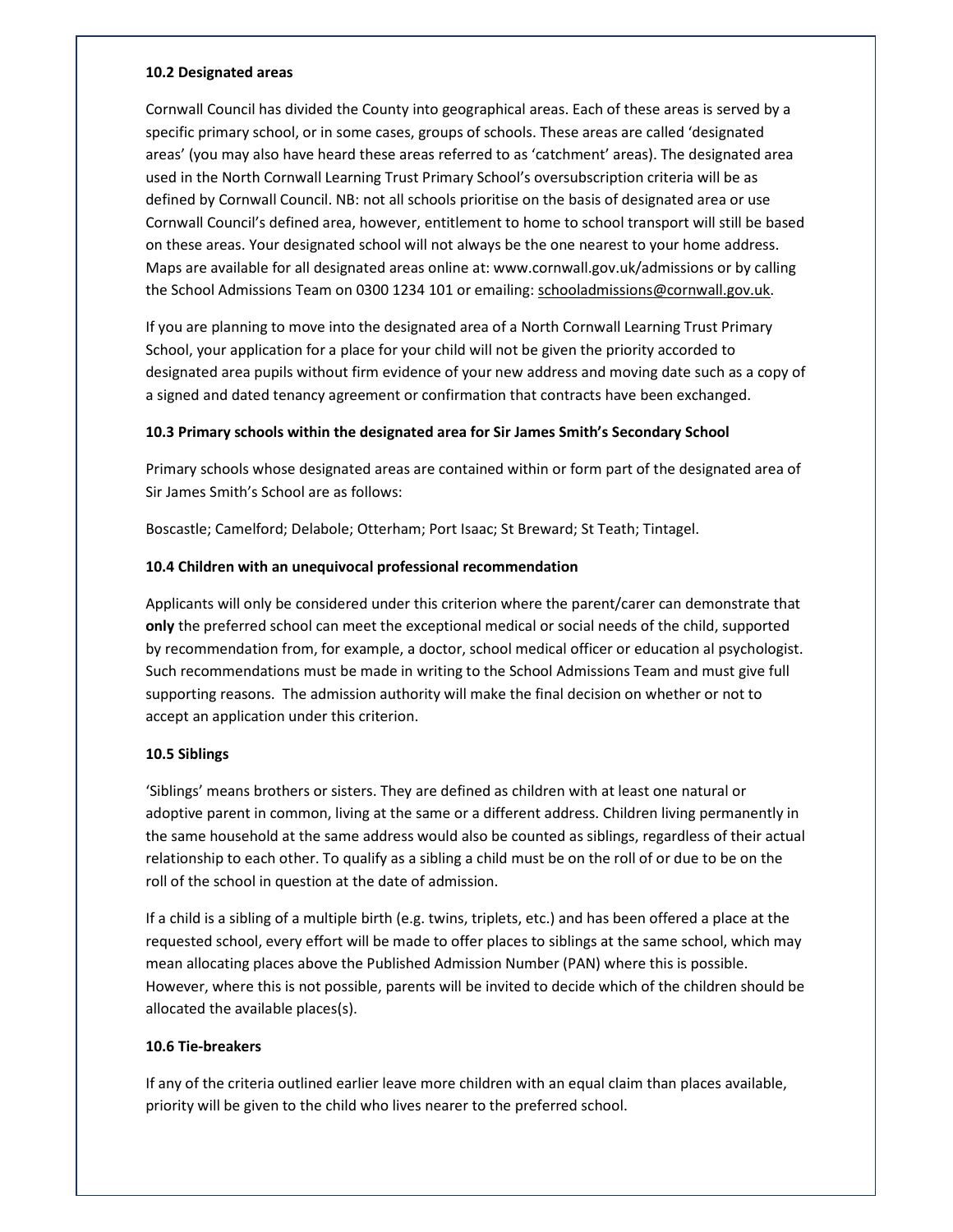#### **10.7 Final tie-breaker**

Should the tie-breakers above still leave children with an equal claim because distances are exactly the same, random allocation will be used to decide on priority. The school will use Cornwall Council's Random Allocation Protocol, supervised by an independent person, which is available on request.

#### **10.8 Distances**

Home to school distances used for tie-breaking will be measured by a straight-line measurement as determined by Capita One and supported by Cornwall Council's chosen Geographical Information System. Measurements will be between your home address (the centre of the main building of the property) and the main gate of the school (as determined by Cornwall Council).

Distances used to determine nearest school with room (i.e. where it is not possible to offer a place at a preferred school) and for establishing transport entitlements will be measured by the nearest available route as determined by Cornwall Council's nominated Geographic Information System software.

#### **10.9 Home address**

Each child can only have one registered address for the purposes of determining priority for admission and transport entitlement. This address should be the place where the child is normally resident at the point of application or evidence of the address from which a child will attend school, in form of written confirmation of a house purchase or a formal tenancy agreement. Exceptional circumstances in relation of the provision of a home address will be considered on a case-by-case basis. If there is shared residence of the child or a query is raised regarding the validity of an address, Cornwall Council will consider the home address to be with the parent with primary day to day care and control of the child. Residency of a child may also be clarified through a Child Arrangement Order where it is shown who has care of the child. Evidence may be requested to show the address to which any Child Benefit is paid and at which the child is registered with a doctor's surgery.

It is expected that parents will submit only one application for each child. Any disputes in relation to the child's home address should be settled before applying, the admission authority will not become involved in any parental disputes. If agreement cannot be obtained before an application is made then parents/carers may need to settle the matter through the courts. Where no agreement is reached or order obtained, Cornwall Council will determine the home address.

For information on disputes between persons with parental responsibility in relation to school preferences please see Cornwall Council's Co-ordinated Admissions Scheme for the relevant year.

Applications for children of Service Families will be processed and places allocated based on the proposed address (with supporting evidence) or, if the family are not able to confirm a proposed address and a unit or quartering address is provided, an allocation will be made based on the unit or quartering address. Until a fixed address is available, the unit postal address or quartering area address will be used to determine allocation of a school place. For the purpose of measuring distances, the main entrance of the unit will be used.

*If you would like this in a different format please contact the school*